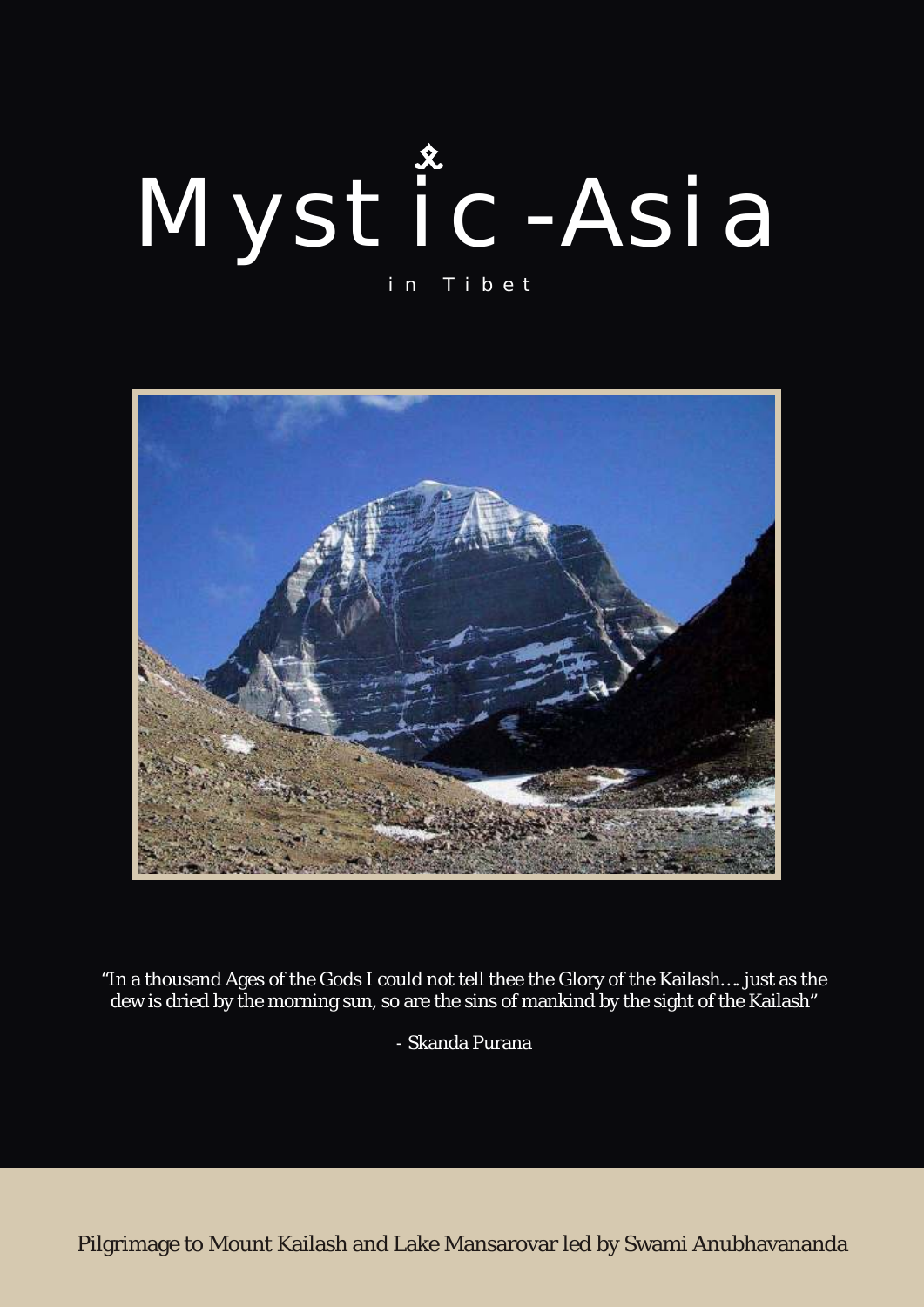The faint hearted, an adventure to Mount Kailash is fully appreciated by those who truly wish to enjoy the essence of such an experience. Its sheer beauty and magnificence beckons the pilgrim and traveler alike. The journe and traveler alike. The journey is not a test of physical strength. What is required is heartfelt devotion, mental resolve and a burning desire to experience the Divine. It is a journey through breathtaking landscapes, sacred mountains and tranquil lakes, which creates serenity and peace.......... Time seems to stand still reinforcing our belief in the Supreme Creator..........Nature.



#### **THE GLORY OF MOUNT KAILASH THE GLORY OF MOUNT KAILASH**

Soaring 22,000 feet above sea level and rising from the shores of the sacred Mansarovar Lake, Mount Kailash (or "Precious Jewel of the Snows"), is located in Western Tibet and is the worlds most holy and venerated mountain.

Revered by millions, it is a sacred site for four religions- the Hindus, Buddhists, Jains and the Bonpos (an indigenous pre-Buddhist animist group).It is believed that making a pilgrimage to this holy mountain releases a seeker from the bondages of life's delusions and has the power change the seekers relationship with the Divine.

For the Hindus the legend of Mount Kailash is deeply embedded in the myths of ancient Asia and is believed to be the birthplace and also the place where Lord Shiva gained enlightement. Legend has it that Lord Shiva's deep meditation atop the mountain could only be distracted by the beauty of his consort Goddess Parvati, where they lived together in Divine bliss practicing severe ascetic austerities as well as in Divine Tantric union. The mountain is believed to be the central pillar for life, its roots in hell and its summit kissing the heavens.

Buddhists, on the other hand, call this revered Mountain Kang Rimpoche and for the Tibetans a journey to Mount Kailash signifies their personal journeys through life, from darkness to light, from selfishness to a greater connectedness with life. Buddhists recommend that this journey be done at least once in a lifetime. Lord Buddha and the 12th century Buddhist sage Milarepa are both said to have visited the Holy mountain.

#### The Journey

For this challenging yet exciting thirteen-day adventure, be prepared to remain away from modern luxuries and instead open the doors of your heart to some of the most beautiful natural landscapes you will have seen in your life. We will take you through undulating green valleys, sacred lakes, enigmatic tantric caves, rough treks, mountain plane and helicopter rides, jeep rides and if we are lucky we may be able to see local performances of shamanic rituals and chants. Throughout the journey we will be accompanied by local sherpas and several pilgrims from the Bonpa tradition saying their prayers as they trek along to reach the heights of their final destination. On reaching our base camp in Darchen on day 5 there will be an optional 4- day trek across the Dolma-La Pass at 16,000 ft above sea level for those who wish to complete the outer circumambulation of the sacred Mountain. For the less adventurous, a three day stop will be organized by the revered Lake Mansarovar.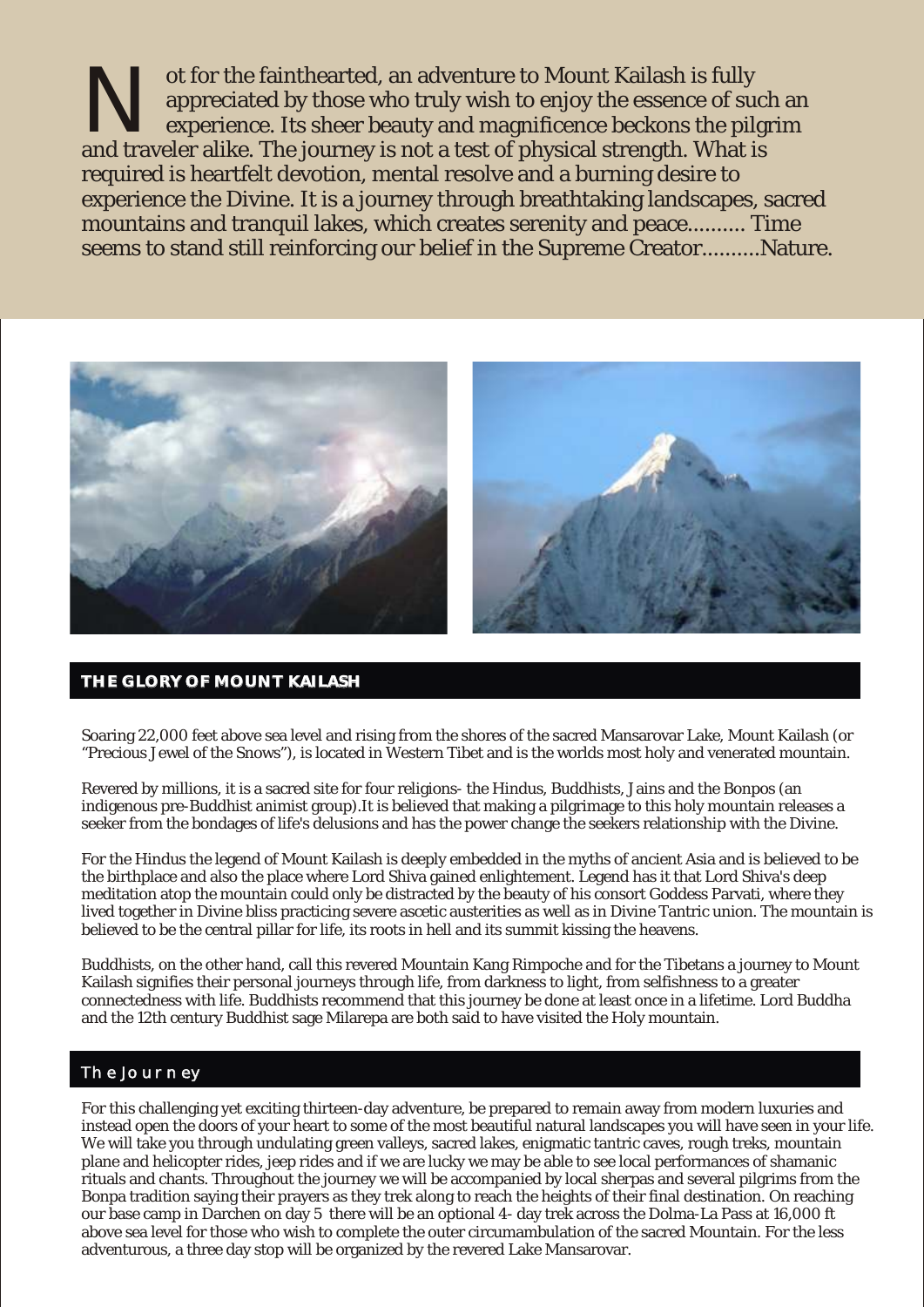

## Swami Anubhavananda

This will be Swami Anubhavananda's second trip to Mount Kailash. He has kindly graced us with his time and will guide us spiritually through this journey.

Swami Anubhavananda is a teacher of Vedanta and devotes his entire life to bringing the knowledge of the ancient wisdom of the Indian Scriptures to the people through his unque style of using wit, humour and laughter. His teachings take him all over the world such as the US , Europe, Australia, South Africa etc. His motto is "Be Happy".

For more info please check www.behappyinc.org



## Mala Barua

Mala Barua launched Mystic-Asia in 2007. The objective of this company is to share the ancient wisdom and rich spiritual heritage of India with others. She has lived in London, Hong Kong and Singapore and currently resides in New Delhi, India. She creates interesting and unusual retreats with a spiritual bent in exotic parts of Asia and keeps her groups small so that the richness of the experience is not diluted. With the growing demand for knowledge in the healing and spiritual world she hopes to be a bridge through which authentic spiritual teachings can be reached to more and more people. Mala is a keen practioner of Yoga, Pranayam, Meditation and Tai Chi.